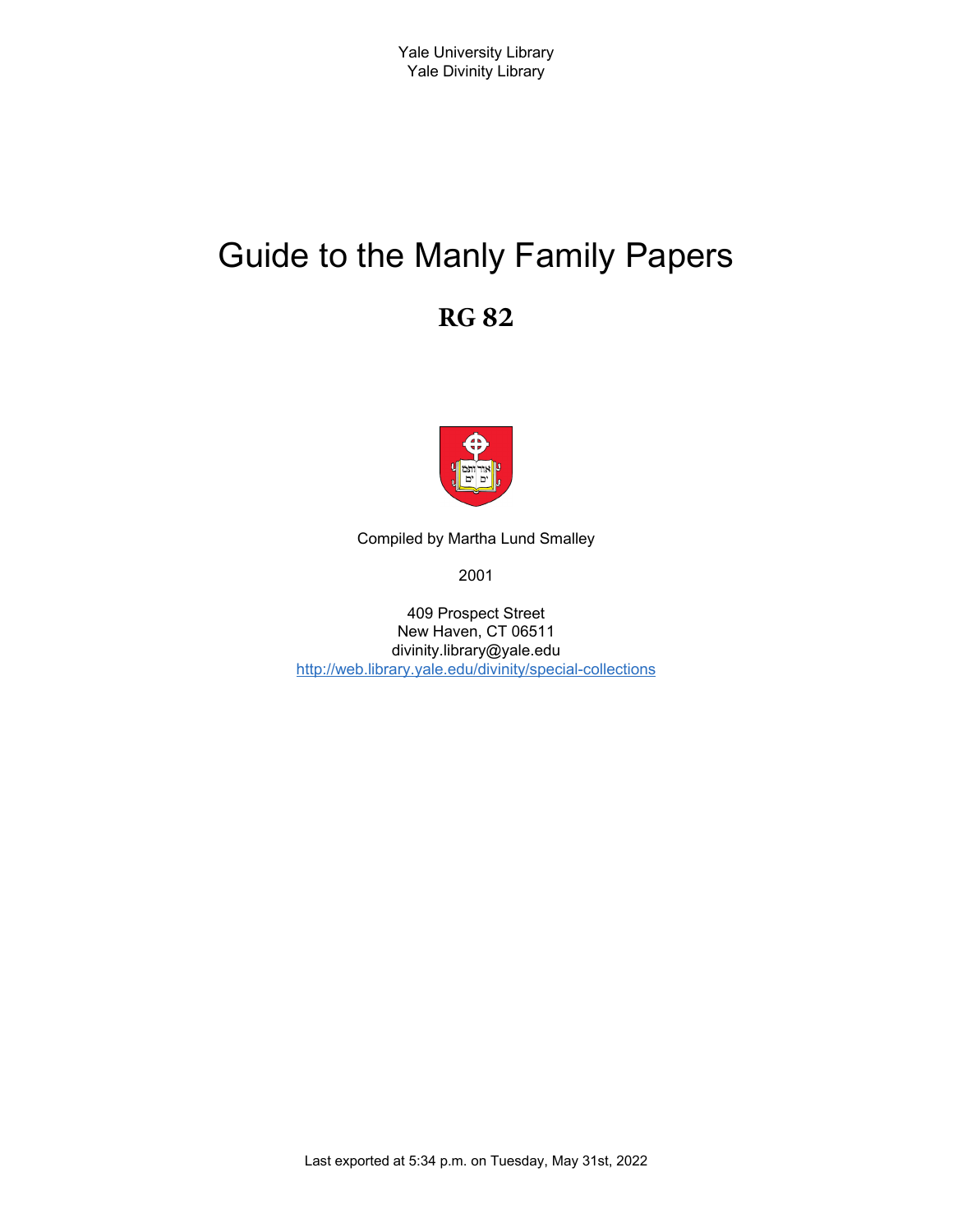# **Table of Contents**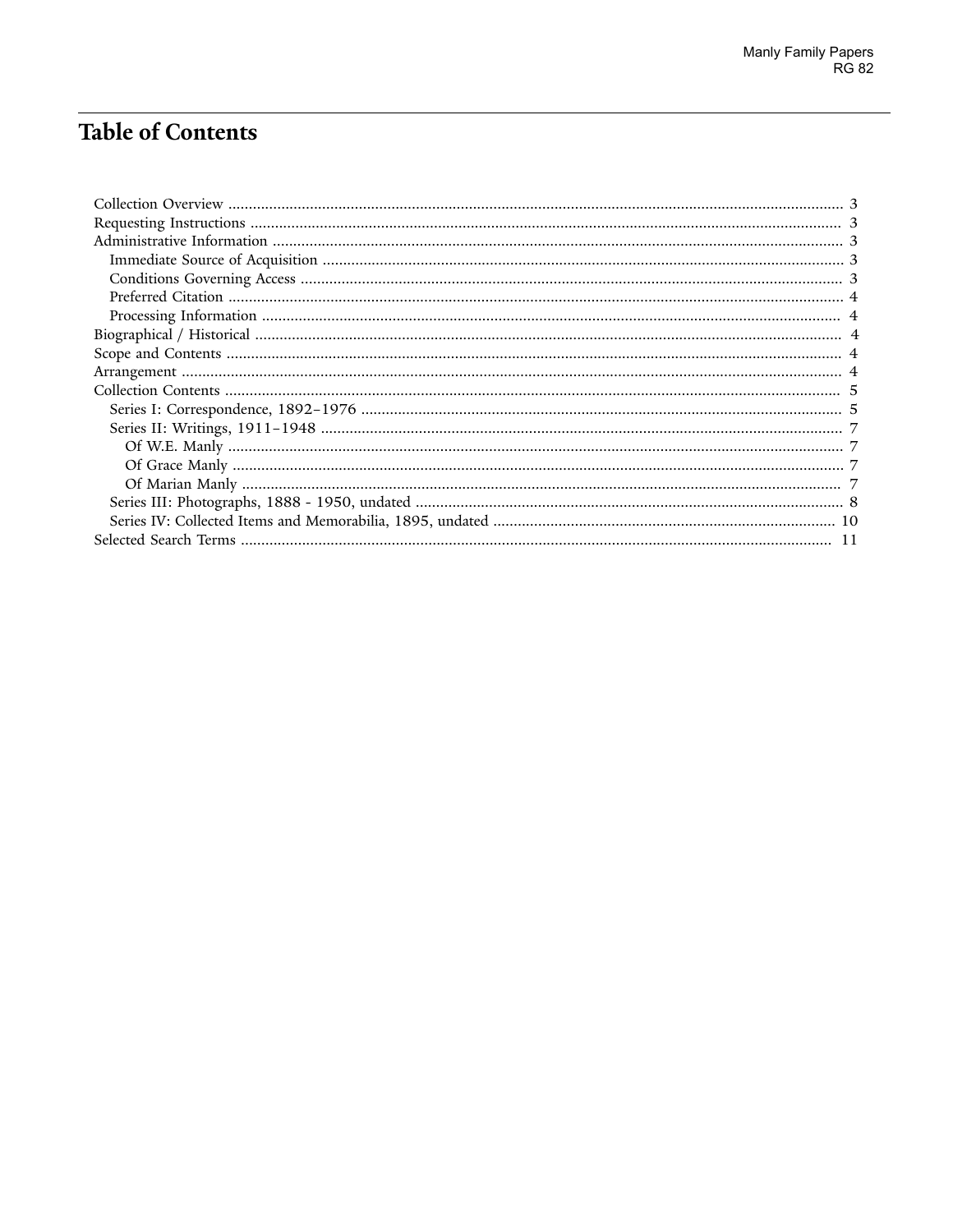## <span id="page-2-0"></span>**Collection Overview**

|                                               | REPOSITORY: Yale Divinity Library<br>409 Prospect Street<br>New Haven, CT 06511<br>divinity.library@yale.edu<br>http://web.library.yale.edu/divinity/special-collections                                                                                                                                                                                                                                                                                                                                                             |
|-----------------------------------------------|--------------------------------------------------------------------------------------------------------------------------------------------------------------------------------------------------------------------------------------------------------------------------------------------------------------------------------------------------------------------------------------------------------------------------------------------------------------------------------------------------------------------------------------|
| <b>CALL NUMBER: RG 82</b>                     |                                                                                                                                                                                                                                                                                                                                                                                                                                                                                                                                      |
|                                               | CREATOR: Manly family                                                                                                                                                                                                                                                                                                                                                                                                                                                                                                                |
|                                               | <b>TITLE: Manly Family Papers</b>                                                                                                                                                                                                                                                                                                                                                                                                                                                                                                    |
|                                               | DATES: 1888-1976                                                                                                                                                                                                                                                                                                                                                                                                                                                                                                                     |
| PHYSICAL DESCRIPTION: 4 linear feet (8 boxes) |                                                                                                                                                                                                                                                                                                                                                                                                                                                                                                                                      |
| LANGUAGE: English                             |                                                                                                                                                                                                                                                                                                                                                                                                                                                                                                                                      |
|                                               | SUMMARY: Correspondence, writings, photographs, and collected materials document the life<br>and work of the Manly family in China. Political unrest in Chengdu 1911-1912 is<br>well documented, as is the daily work of a Methodist missionary working with native<br>churches. The collection includes valuable photographs of Sichuan from the early<br>1900s. Wilson Edward Manly, his wife Florence and daughters Marian and Grace<br>were American Methodist missionaries in Sichuan (Szechwan) province from 1893<br>to 1943. |
|                                               | ONLINE FINDING AID: To cite or bookmark this finding aid, please use the following link: https://<br>hdl.handle.net/10079/fa/divinity.082                                                                                                                                                                                                                                                                                                                                                                                            |

# <span id="page-2-1"></span>**Requesting Instructions**

To request items from this collection for use on site, please use the request links in the HTML version of this finding aid, available at [https://hdl.handle.net/10079/fa/divinity.082.](https://hdl.handle.net/10079/fa/divinity.082)

Key to the container abbreviations used in the PDF finding aid:

b. box f. folder

# <span id="page-2-2"></span>**Administrative Information**

## <span id="page-2-3"></span>**Immediate Source of Acquisition**

Gift of Marian Manly, 1971

#### <span id="page-2-4"></span>**Conditions Governing Access**

The materials are open for research.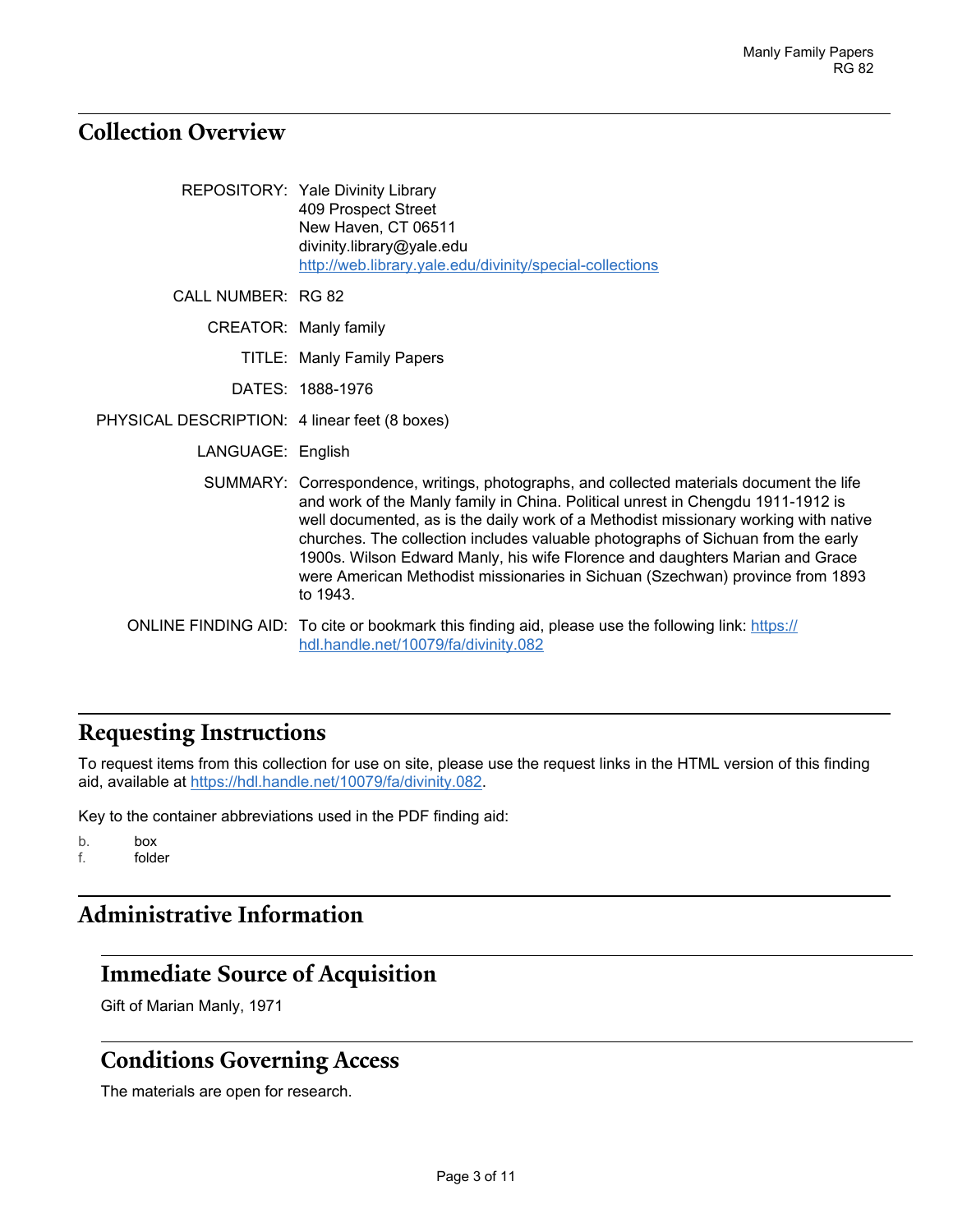## <span id="page-3-0"></span>**Preferred Citation**

Manly Family Papers (RG 82), Special Collections, Yale Divinity School Library.

### <span id="page-3-1"></span>**Processing Information**

Place names were modernized in the description, with the name originally used in the collection material or in an older version of the finding aid in parenthesis: e.g. "Beijing (Peking)" or "Benin (Dahomey)".

## <span id="page-3-2"></span>**Biographical / Historical**

| Date | Event                                                                                                                                                       |
|------|-------------------------------------------------------------------------------------------------------------------------------------------------------------|
| 1893 | o Wilson Edward Manly went to China as Methodist missionary                                                                                                 |
| 1896 | $\circ$ Wilson Edward ("Ward") Manly and Florence Brown married in Shanghai, moved to<br>Chengdu                                                            |
| 1898 | $\circ$ Daughter Marian born in Chongqing (Chungking); Marian returned to China as medical<br>doctor; she was also an author using the pseudonym Han Suyin. |
| 1901 | o Daughter Grace born in Chongqing (Chungking); returned to China as missionary; died<br>in 1942.                                                           |
| 1908 | $\circ$ Son Gordon born in Chengdu                                                                                                                          |
| 1913 | $\circ$ W.E. Manly received D.D. from Cornell College                                                                                                       |

## <span id="page-3-3"></span>**Scope and Contents**

Series I, Correspondence, includes detailed original letters written by W. E. Manly to his family in the U.S. from 1911 to 1914. A political uprising in Chengdu, dealings with native teachers and churches, and Methodist mission politics are described. Correspondence with Bishop J. W. Bashford,Joseph Beech, and other missionaries relates to the political unrest. Circular letters written by the Manlys to supporters in the U.S. provide a good overview of their work. A set of excerpts from Manly correspondence called "Chronicles" provides a glimpse of correspondence early than the letters available in original format.

Series II, Writings, includes material written by W. E. Manly, Grace Manly, and Marian Manly. W. E. Manly was interested in engineering devices to improve life in West China, including a waterwheel system to produce electricity. An essay by Marian Manly describes the Chin I School of Midwifery, which she headed.

Series III, Photographs, includes portraits and group shots of missionaries, Chinese native workers, conferences, and school groups, as well as scenery and scenes from life in Sichuan province in the early 1900s. Many of the photographs are identified, with approximate dates.

Series IV, Collected Material and Memorabilia, includes ephemeral written material and artifacts.

#### <span id="page-3-4"></span>**Arrangement**

- I. Correspondence
- II. Writings
- III. Photographs
- IV. Collected Items and Memorabilia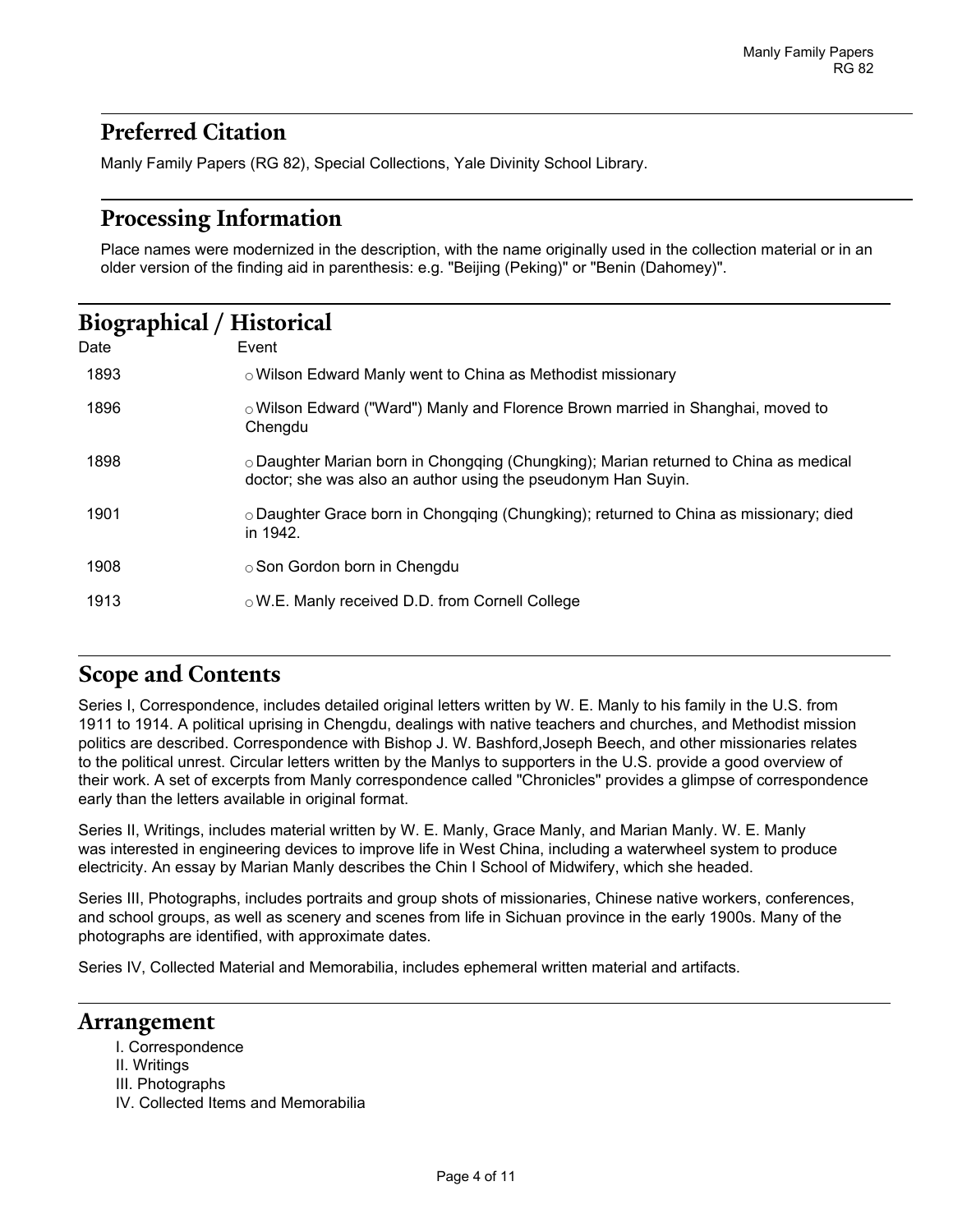## <span id="page-4-1"></span><span id="page-4-0"></span>**Collection Contents Series I: Correspondence, 1892–1976**

| b. 1, f. 1   | W.E. Manly from Chongqing (Chungking), Tzechow, and elsewhere in Sichuan to family<br>in Ohio, including re: Methodist conference                                                                       | 1893, 1911<br>January-June |
|--------------|---------------------------------------------------------------------------------------------------------------------------------------------------------------------------------------------------------|----------------------------|
| b. 1, f. 2   | W.E. Manly from Tzechow, Chongqing (Chungking), and elsewhere to family, including<br>re: Bible School, trips to outlying congregations, political unrest in Chengdu (Chentu), Pa<br>Gao secret society | 1911 July -<br>December    |
| b. 1, f. 3   | W.E. Manly from Tzechow and elsewhere to family, including re: robberies, railroads                                                                                                                     | 1912 January -<br>June     |
| b. 1, f. 4   | W.E. Manly from Tzechow and elsewhere to family, including re: trips to countryside,<br>electrical power, "white slavery"                                                                               | 1912 July -<br>December    |
| b. 1, f. 5   | W.E. Manly from Tzechow and elsewhere to family, including re: salaries of native<br>pastors, mission property                                                                                          | 1913 January -<br>June     |
| b. 1, f. 6   | W.E. Manly from Tzechow and elsewhere to family; including re: native teacher playing<br>cards, political unrest in Chongqing (Chungking)                                                               | 1913 July -<br>December    |
| b. 1, f. 7   | W.E. Manly from Tzechow and elsewhere to family, including re: statistics of converts;<br>return home on furlough (1914); return to China with Florence and Gordon                                      | 1914-1915                  |
| b. 1, f. 8   | W.E. Manly to siblings and father                                                                                                                                                                       | 1911-1915                  |
| b. 1, f. 9   | W.E. Manly to others, including Bishop J. W. Bashford, Joseph Beech, J. E. Johnson, re: 1911-1912<br>insurrection in Yang Shien and Chengdu (Chentu), mission finances                                  |                            |
| b. 1, f. 10  | Florence Manly to W.E. Manly and daughters                                                                                                                                                              | 1911, 1915                 |
| b. 1, f. 11  | "Chronicles" - excerpts from letters                                                                                                                                                                    | 1892-1895                  |
| b. 1, f. 11a | "Chronicles" - excerpts from letters                                                                                                                                                                    | 1896-1900                  |
| b. 1, f. 12  | Circular letters to "Friends of the Decatur District," "Friends," including re: political unrest 1911-1915                                                                                              |                            |
| b. 1, f. 13  | To/from W.E. Manly: American Consular Service, including re: political unrest                                                                                                                           | 1911, 1912                 |
| b. 1, f. 14  | To W.E. Manly: Bashford, Beech, Alice Brethorst, including re: "Revolutionists"                                                                                                                         | 1911                       |
| b. 1, f. 15  | Letters from others to W.E. Manly: Cornell College re: D.D. conferred on W.E. Manly in<br>absentia                                                                                                      | 1913                       |
| b. 1, f. 16  | To/from W.E. Manly: T. James, Spencer Lewis, S. McCartney, E. Meuser, J. Nicolson                                                                                                                       | 1911                       |
| b. 1, f. 17  | To/from W.E. Manly: H. Openshaw, C. B. Rape, J. Sparling, Thomas Torrance                                                                                                                               | 1911, 1912                 |
| b. 1, f. 18  | Letters from others to Florence Manly                                                                                                                                                                   | 1911                       |
| b. 1, f. 19  | Marian Manly to/from family                                                                                                                                                                             | 1952, 1971-1974            |
| b. 1, f. 20  | Marian Manly to/from others, including to Sen. Fulbright, to President Nixon re: Vietnam<br>War                                                                                                         | 1970-1976                  |
| b. 1, f. 21  | Joseph Beech to Bishop Bashford re: uprising in Chengdu (Chentu)                                                                                                                                        | 1911                       |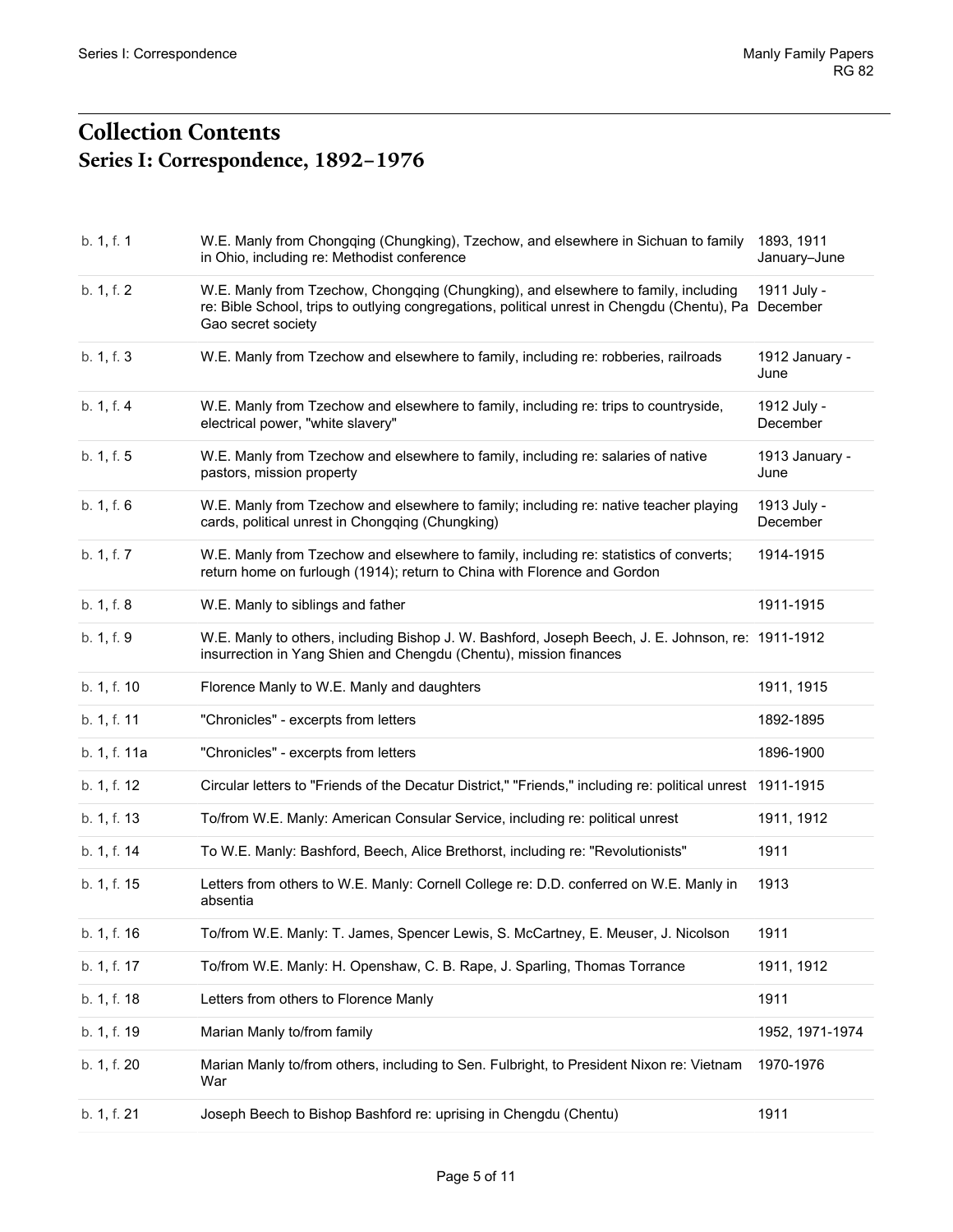| b. 1, f. 22 | Cables; inventory of correspondence prepared by Marian Manly | 1911-1912 |
|-------------|--------------------------------------------------------------|-----------|
|-------------|--------------------------------------------------------------|-----------|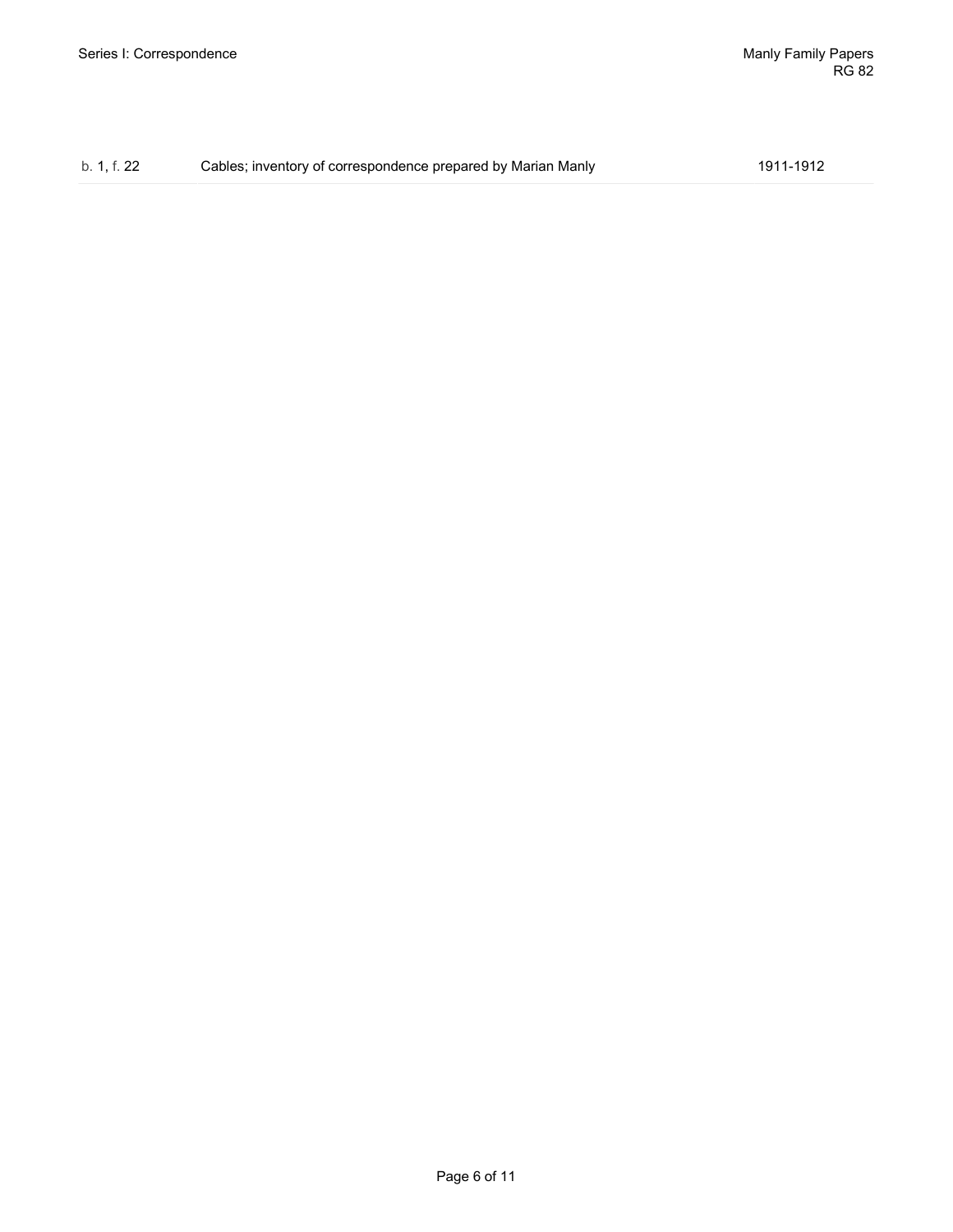# <span id="page-6-0"></span>**Series II: Writings, 1911–1948**

<span id="page-6-3"></span><span id="page-6-2"></span><span id="page-6-1"></span>

|  | Of W.E. Manly |  |
|--|---------------|--|
|  |               |  |

| b. 2, f. 23  | News updates re: political situation, etc.           | 1911-1913  |
|--------------|------------------------------------------------------|------------|
| b. 2, f. 24  | Re: Railroad and power sites                         | 1911-1912  |
| b. 2, f. 25  | Reports re: mission work                             | 1912       |
| b. 2, f. 26  | "A Visit to the Salt Wells"; "Thoughts on Homegoing" | 1911, 1914 |
|              | Of Grace Manly                                       |            |
| b. 2, f. 27  | Re: Missionary service                               | 1932       |
|              | Of Marian Manly                                      |            |
| b. 2, f. 28  | Re: Chin I School of Midwifery                       | 1948       |
| b. 2, f. 28a | Notes, Talks                                         |            |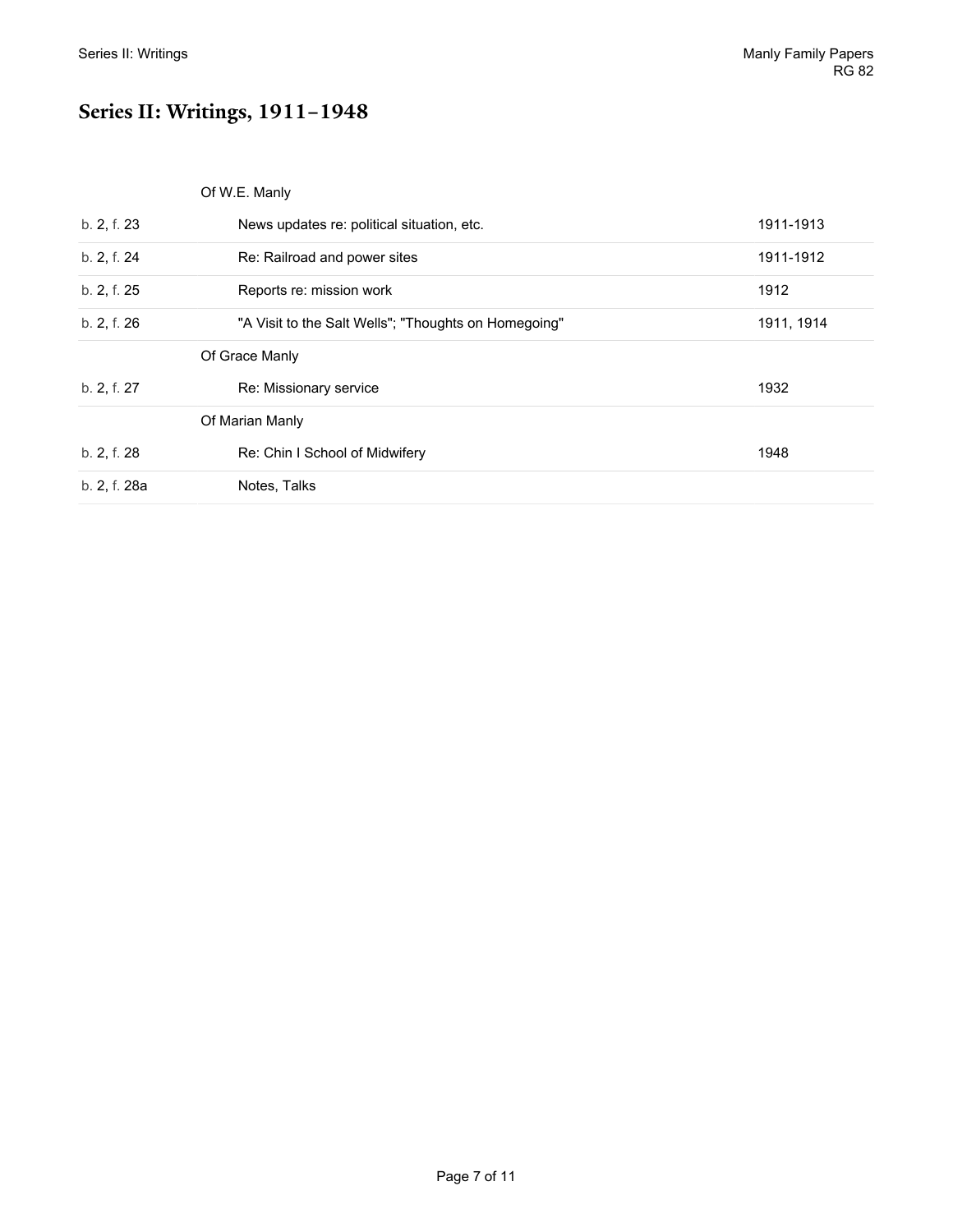# <span id="page-7-0"></span>**Series III: Photographs, 1888 - 1950, undated**

| b. 2, f. 29 | Portraits and family groups: W.E. and Florence                                                   | early 1900s          |
|-------------|--------------------------------------------------------------------------------------------------|----------------------|
| b. 2, f. 30 | Portraits and family groups: W.E. and Florence in groups                                         |                      |
| b. 2, f. 31 | Portraits and family groups: Grace and Marian                                                    |                      |
| b. 2, f. 32 | Portraits and family groups: ancestors                                                           |                      |
| b. 2, f. 33 | Chinese students and other associates                                                            |                      |
| b. 2, f. 34 | Chinese students and other associates                                                            |                      |
| b. 2, f. 35 | Chinese students and other associates                                                            |                      |
| b. 2, f. 36 | Chinese students and other associates                                                            |                      |
| b. 3, f. 37 | Chinese students and other associates                                                            | early 1900s-<br>1950 |
| b. 3, f. 38 | Chinese associates, including native pastors and families                                        |                      |
| b. 3, f. 39 | Methodist missionaries in West China; China Inland Mission missionaries in Chinese<br>clothing   |                      |
| b. 3, f. 40 | <b>Missionaries</b>                                                                              |                      |
| b. 3, f. 41 | Missionaries; including vacationing in Sichuan (Szechuan), travel in countryside                 | 1906-1947            |
| b. 3, f. 42 | Methodist women missionaries                                                                     |                      |
| b. 3, f. 43 | Missionaries of other missions - Sichuan (Szechuan)                                              |                      |
| b. 3, f. 44 | <b>Methodist Bishops</b>                                                                         |                      |
| b. 3, f. 45 | Mr. and Mrs. Spencer Lewis                                                                       |                      |
| b. 3, f. 46 | Methodist Annual Conferences, school groups                                                      | 1897-1937            |
| b. 3, f. 47 | Conference groups                                                                                | 1908-1940s           |
| b. 3, f. 48 | Church groups                                                                                    |                      |
| b. 3, f. 49 | Mission school groups                                                                            | 1906-1930s           |
| b. 4, f. 50 | Chinese individuals and groups                                                                   |                      |
| b. 4, f. 51 | Missionaries and Chinese workers                                                                 |                      |
| b. 4, f. 52 | Missionaries and Chinese workers - tribes country ("Thibetans")                                  |                      |
| b. 4, f. 53 | Various mission projects, including babies born at Chin I School of Midwifery, native<br>pastors |                      |
| b. 4, f. 54 | Chengtu Methodist Church (Chengdu) construction                                                  | 1920                 |
| b. 4, f. 55 | Tien Gu Chao Methodist station (destroyed by Boxers, then rebuilt)                               | 1902                 |
| b. 4, f. 56 | W.E. Manly's waterwheel project for electricity                                                  |                      |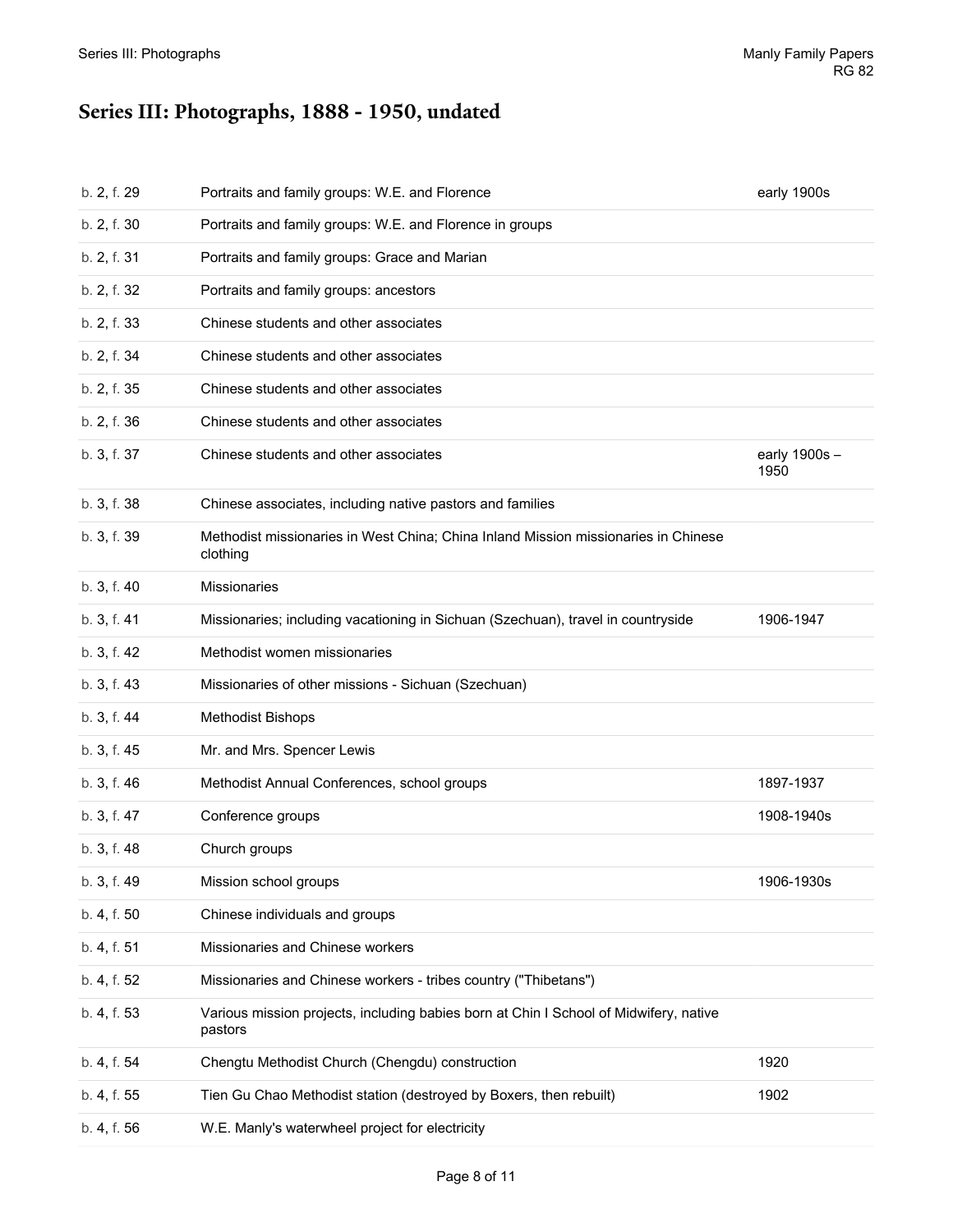| b. 4, f. 57 | Tzechow - Pilgrim Festival - "Bright Eye" goddess                             | circa 1907 |
|-------------|-------------------------------------------------------------------------------|------------|
| b. 4, f. 58 | Tzechow - Revolution of 1912                                                  |            |
| b. 4, f. 59 | Sichuan (Szechuan) scenes                                                     |            |
| b. 4, f. 60 | Sichuan (Szechuan) scenes                                                     |            |
| b. 4, f. 61 | Sichuan (Szechuan) scenes                                                     |            |
| b. 4, f. 62 | Sichuan (Szechuan) scenes - cities, Jin Fu San (Mountain of Golden Happiness) |            |
| b. 4, f. 63 | Sichuan (Szechuan) scenes - cities                                            |            |
| b. 4, f. 64 | Sichuan (Szechuan) scenes - bridges                                           |            |
| b. 5, f. 65 | Sichuan (Szechuan) scenes - temples, priests, idols                           |            |
| b. 5, f. 66 | Life of the people of Sichuan (Szechuan)                                      |            |
| b. 5, f. 67 | Life of the people of Sichuan (Szechuan)                                      |            |
| b. 5, f. 68 | Life of the people of Sichuan (Szechuan)                                      |            |
| b. 5, f. 69 | Life of the people of Sichuan (Szechuan)                                      |            |
| b. 5, f. 70 | Wen Miao Ho Gai                                                               |            |
| b. 5, f. 71 | Unidentified scenes - China                                                   |            |
| b. 5, f. 72 | Unidentified scenes - China                                                   |            |
| b. 5, f. 73 | Unidentified scenes - China                                                   |            |
| b. 5, f. 74 | Unidentified scenes - China                                                   |            |
| b. 5, f. 75 | Unidentified scenes - China                                                   |            |
| b. 5, f. 76 | Unidentified scenes - China                                                   |            |
| b. 6, f. 77 | Methods of travel in Sichuan (Szechuan)                                       |            |
| b. 6, f. 78 | Photos from other provinces                                                   |            |
| b. 6, f. 79 | Yangtze River scenes                                                          |            |
| b. 6, f. 80 | Yangtze River scenes                                                          |            |
| b. 6, f. 81 | Yangtze River scenes                                                          |            |
| b. 6, f. 82 | Unidentified buildings                                                        |            |
| b. 6, f. 83 | Unidentified buildings                                                        |            |
| b. 6, f. 84 | University of California                                                      | 1888-1900  |
| b. 6, f. 85 | Miscellaneous individuals                                                     |            |
| b. 6, f. 86 | Mr. and Mrs. Hudson Taylor, China Inland Mission missionaries                 | 1899       |
|             |                                                                               |            |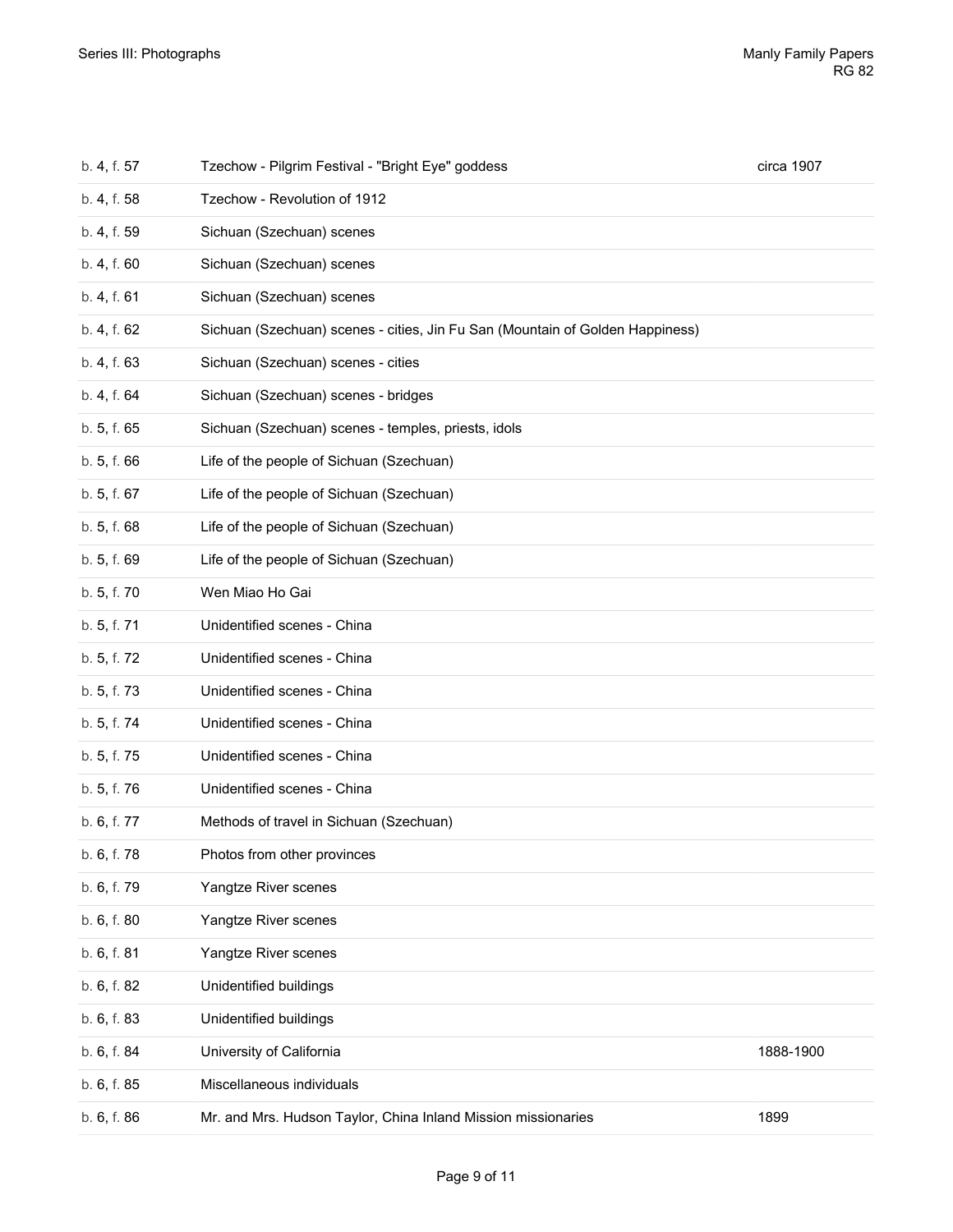# <span id="page-9-0"></span>**Series IV: Collected Items and Memorabilia, 1895, undated**

| b. 6, f. 87 | Newspaper clippings                     | 1895 |
|-------------|-----------------------------------------|------|
| b. 6, f. 88 | Financial statement / poem              |      |
| b. 6, f. 89 | Silver chopsticks of Marian Manly       |      |
| b. 6, f. 90 | Red Cross pass                          |      |
| b. 6, f. 91 | New Testament and Bible of Marian Manly |      |
| b. 6, f. 92 | Address book                            |      |
| b. 7, f. 93 | Embroidered cloths                      |      |
| b. 7, f. 94 | Printed paper                           |      |
| b. 7, f. 95 | Chinese plaque                          |      |
| b. 8, f. 96 | Chinese shoes                           |      |
| b. 8, f. 97 | Vases                                   |      |